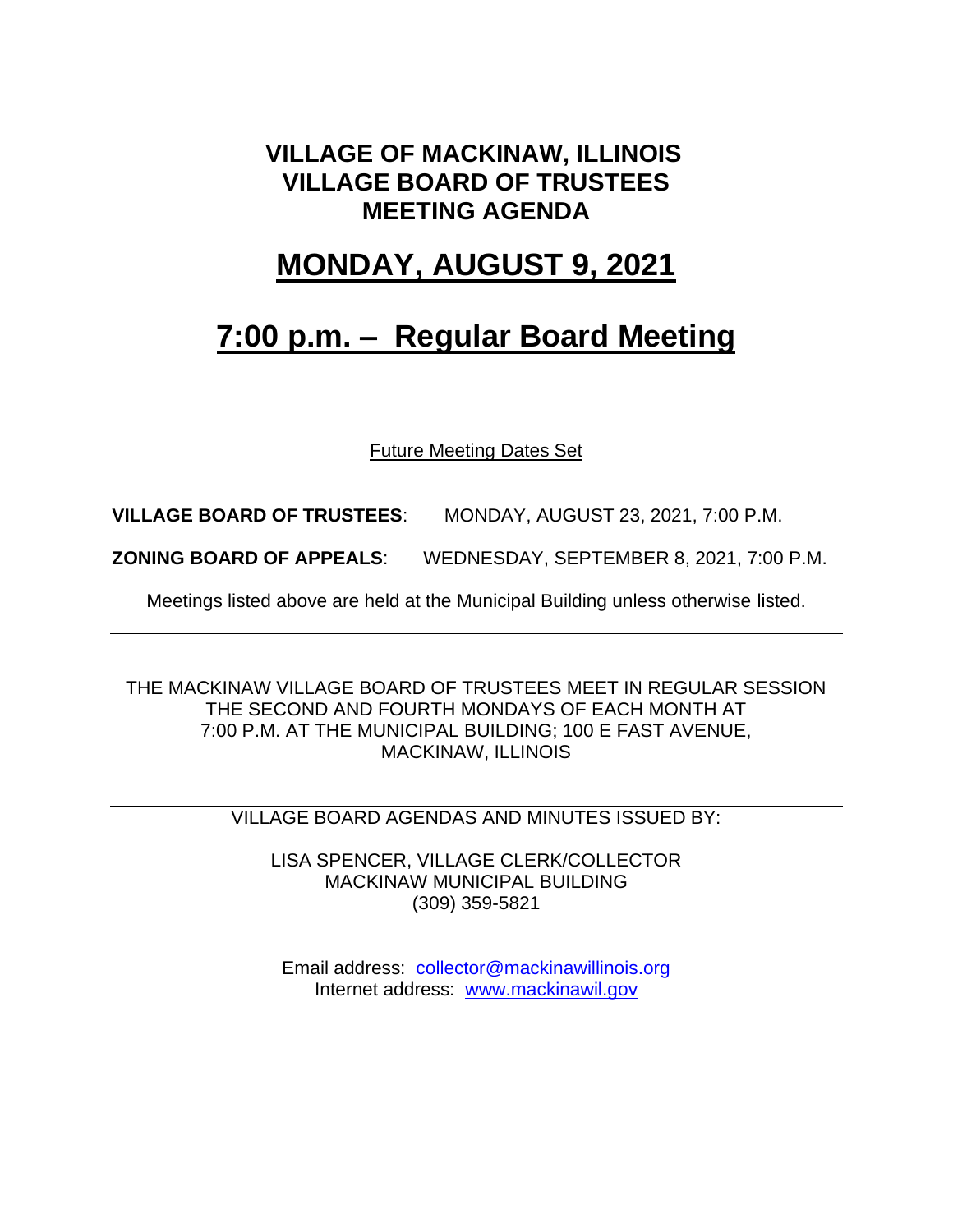**VILLAGE OF MACKINAW, ILLINOIS VILLAGE BOARD OF TRUSTEES MEETING AGENDA (Meeting will be held at Village Hall) 100 E Fast Ave Mackinaw IL 61755**

# **MONDAY – AUGUST 9, 2021 7:00 P.M.**

- **I. CALL TO ORDER BY MAYOR JOSH SCHMIDGALL**
	- **I. PLEDGE OF ALLEGIANCE**
	- **II. ROLL CALL**
	- **III. CONSENT AGENDA ITEMS** 
		- **1. Approval of July 26, 2021 regular meeting minutes**
		- **2. Approval of Public Works department reports**
		- **3. Approval of EMA department report**
		- **4. Approval of Police department report**
		- **5. Approval of recurring disbursements**
		- **6. Approval of finance packet**
	- **IV. PUBLIC COMMENT**
	- **V. DEPARTMENT REPORTS** 
		- **1. Police department report**
			- 1.**Swearing in of Michael Kemp as Police Chief**
		- **2. Public Works Manager's report**
		- **3. Treasurer's report** 
			- **1. Non-Recurring Bills**